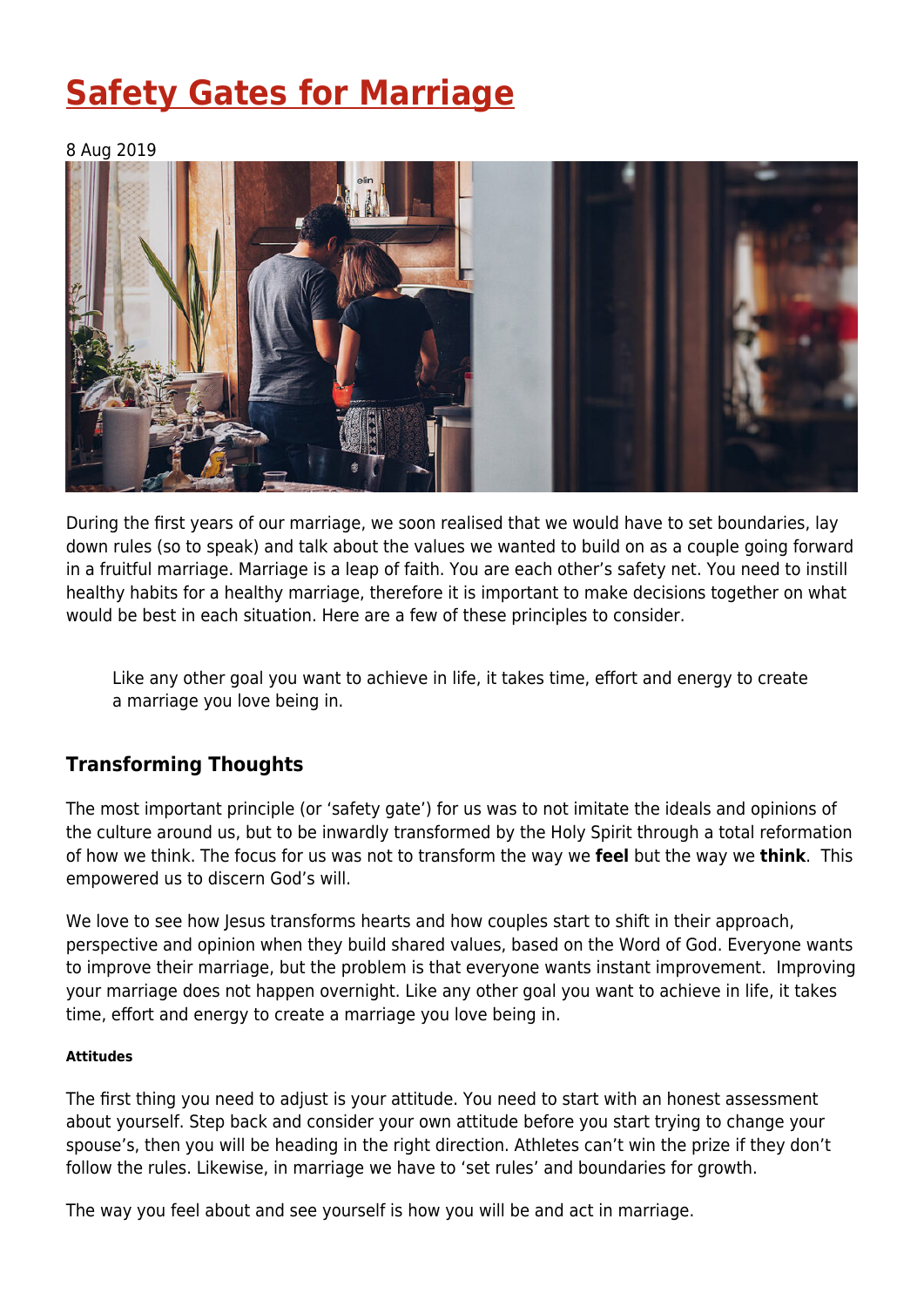#### **Self-Image**

In adjusting our attitude, we need to be honest about how we see ourselves. This has an impact on our marriage. When we struggle with low self-esteem, it is a thinking disorder in that we view ourselves as inadequate or incompetent. Self-esteem is based on a system of pictures and feelings you have put together about yourself. It includes both mental and emotional pictures and feelings. 'As a man thinks in his heart, so is he. (Proverbs 23:7)

The way you feel about and see yourself is how you will be and act in marriage. When you step into this trap of low self-esteem, your spouse will constantly have to convince you that you are loved, accepted and good enough. This causes your relationship to be one-sided and the one who is always trying to convince you becomes worn down.

# **Handling Conflict**

One of the safety gates we need to put in place is how we handle conflict. Somehow we seem to handle conflict as if we are a parent talking to a child. The moment we do this, it creates a defensive barrier. Talk adult-to-adult. Use 'I feel' messages, e.g. 'I feel upset when you come home late'. Do not attack or belittle your spouse. When we handle conflict correctly, God can use it to grow us and strengthen our marriage, as we don't have to defend our case anymore.

A marriage starts thriving when we put aside what our spouse deserves and respond by giving him or her what they need.

A marriage starts thriving when we put aside what our spouse deserves and respond by giving him or her what they need. Don't try to get even in your marriage (or any other relationship). Build each other up! Rise above the offence and give your spouse what they need!

When your marriage needs healing, work through the conflict until the pain subsides. When the pain subsides, the trouble might not be corrected. Deeper issues must be dealt with. Don't only try to solve the underlying problems, keep working at it until you have complete victory, not just when the pain recedes.

## **Stewarding Money**

Be careful not to live a money-centered life. It is easy to get caught up in the pursuit of wealth and material possessions. 1 Timothy 6:6-10 warns us that God is to be our focus, not money. We can easily be influenced by our money-centered society. God loves the generous giver, so be careful that you do not turn the principle around by grabbing and holding onto everything you want and only give from the leftovers. If this is your focus with finance and possessions, this too could become the state of your relationship; a sense of entitlement, holding onto, grabbing and wanting more and more. Hear the words of Psalm 23 that says, 'I shall not want'. Our God is a God that gives and marriage is a wonderful place to imitate this principle.

# **Creating a Home**

Be sure to create a home. In a *house*, people can be staying together without sharing life. A *home* is where people live together, share and serve each other and make room for others. In this current culture, our worth can be found in climbing the ladder of personal success or other activities that, in themselves, are not wrong but which have the potential to separate us from our spouse and godly